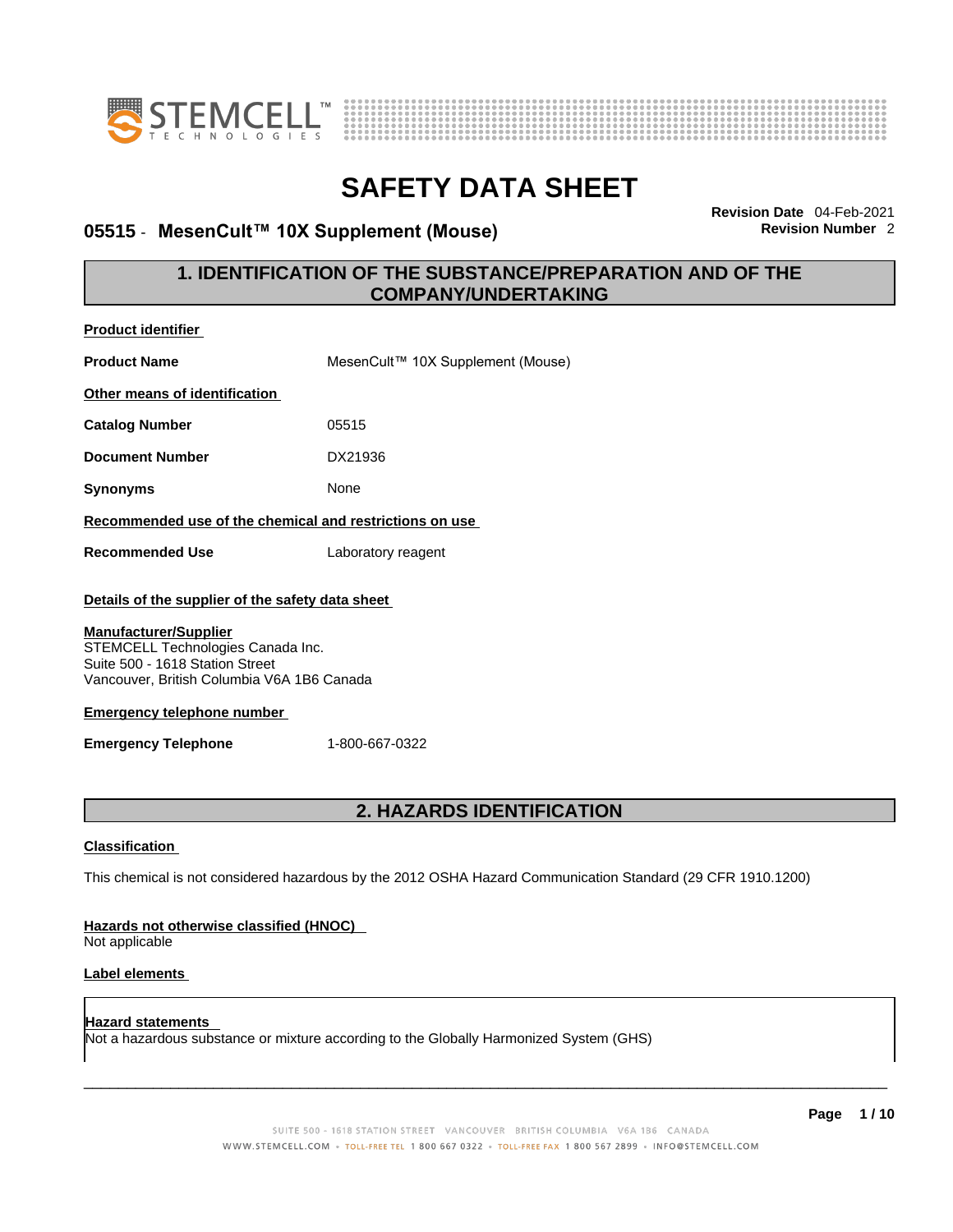



## \_\_\_\_\_\_\_\_\_\_\_\_\_\_\_\_\_\_\_\_\_\_\_\_\_\_\_\_\_\_\_\_\_\_\_\_\_\_\_\_\_\_\_\_\_\_\_\_\_\_\_\_\_\_\_\_\_\_\_\_\_\_\_\_\_\_\_\_\_\_\_\_\_\_\_\_\_\_\_\_\_\_\_\_\_\_\_\_\_\_\_\_\_ **Revision Date** 04-Feb-2021 **05515** - **MesenCult™ 10X Supplement (Mouse) Revision Number** 2

The product contains no substances which at their given concentration, are considered to be hazardous to health.

**Appearance** Clear **Physical state** Liquid

**Odor** No information available

**Other Information**  Not applicable

#### **Unknown acute toxicity** 99 % of the mixture consists of ingredient(s) of unknown toxicity

99 % of the mixture consists of ingredient(s) of unknown acute oral toxicity

99 % of the mixture consists of ingredient(s) of unknown acute dermal toxicity

99 % of the mixture consists of ingredient(s) of unknown acute inhalation toxicity (gas)

99 % of the mixture consists of ingredient(s) of unknown acute inhalation toxicity (vapor)

99 % of the mixture consists of ingredient(s) of unknown acute inhalation toxicity (dust/mist)

#### **3. COMPOSITION/INFORMATION ON INGREDIENTS**

#### **Substance**

Not applicable.

#### **Mixture**

Not a hazardous substance or mixture according to the Globally Harmonized System (GHS)

\*The exact percentage (concentration) of composition has been withheld as a trade secret.

### **4. FIRST AID MEASURES**

#### **Description of first aid measures**

| <b>Inhalation</b>   | Remove to fresh air.                                                                                                    |
|---------------------|-------------------------------------------------------------------------------------------------------------------------|
| Eye contact         | Rinse thoroughly with plenty of water for at least 15 minutes, lifting lower and upper eyelids.<br>Consult a physician. |
| <b>Skin contact</b> | Wash skin with soap and water.                                                                                          |
| <b>Ingestion</b>    | Clean mouth with water and drink afterwards plenty of water.                                                            |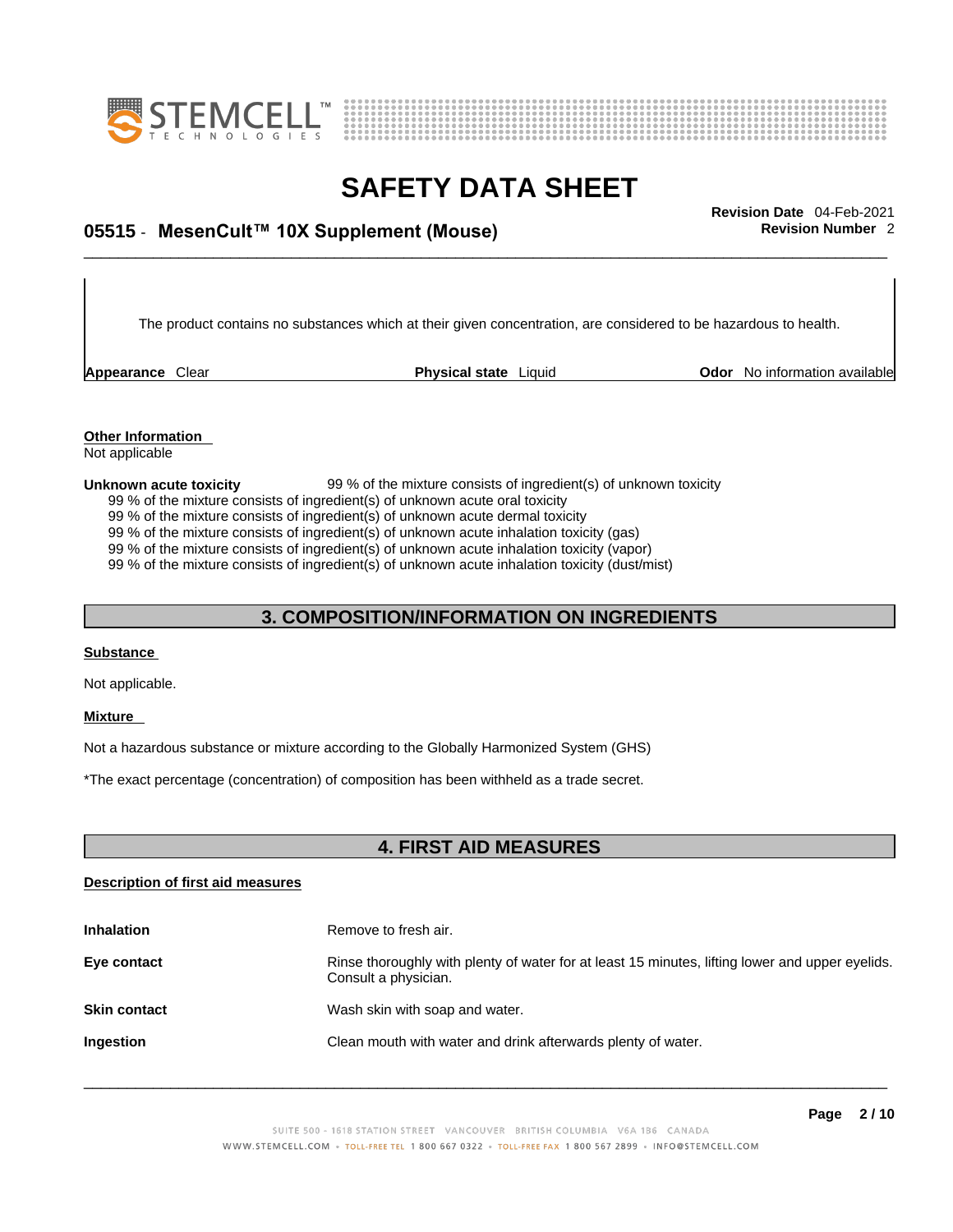



## \_\_\_\_\_\_\_\_\_\_\_\_\_\_\_\_\_\_\_\_\_\_\_\_\_\_\_\_\_\_\_\_\_\_\_\_\_\_\_\_\_\_\_\_\_\_\_\_\_\_\_\_\_\_\_\_\_\_\_\_\_\_\_\_\_\_\_\_\_\_\_\_\_\_\_\_\_\_\_\_\_\_\_\_\_\_\_\_\_\_\_\_\_ **Revision Date** 04-Feb-2021 **05515** - **MesenCult™ 10X Supplement (Mouse) Revision Number** 2

| Most important symptoms and effects, both acute and delayed                                                      |                                                                                                                                       |
|------------------------------------------------------------------------------------------------------------------|---------------------------------------------------------------------------------------------------------------------------------------|
| <b>Symptoms</b>                                                                                                  | No information available.                                                                                                             |
|                                                                                                                  | Indication of any immediate medical attention and special treatment needed                                                            |
| Note to physicians                                                                                               | Treat symptomatically.                                                                                                                |
|                                                                                                                  |                                                                                                                                       |
|                                                                                                                  | <b>5. FIRE-FIGHTING MEASURES</b>                                                                                                      |
| <b>Suitable Extinguishing Media</b>                                                                              | Use extinguishing measures that are appropriate to local circumstances and the<br>surrounding environment.                            |
| Unsuitable extinguishing media                                                                                   | CAUTION: Use of water spray when fighting fire may be inefficient.                                                                    |
| Specific hazards arising from the<br>chemical                                                                    | No information available.                                                                                                             |
| <b>Explosion data</b><br><b>Sensitivity to Mechanical Impact None.</b><br><b>Sensitivity to Static Discharge</b> | None.                                                                                                                                 |
| Special protective equipment for<br>fire-fighters                                                                | Firefighters should wear self-contained breathing apparatus and full firefighting turnout<br>gear. Use personal protection equipment. |

### **6. ACCIDENTAL RELEASE MEASURES**

#### **Personal precautions, protective equipment and emergency procedures**

| <b>Personal precautions</b>                          | Ensure adequate ventilation.                                                         |  |
|------------------------------------------------------|--------------------------------------------------------------------------------------|--|
| <b>Environmental precautions</b>                     |                                                                                      |  |
| <b>Environmental precautions</b>                     | See Section 12 for additional Ecological Information.                                |  |
| Methods and material for containment and cleaning up |                                                                                      |  |
| <b>Methods for containment</b>                       | Prevent further leakage or spillage if safe to do so.                                |  |
| Methods for cleaning up                              | Pick up and transfer to properly labeled containers.                                 |  |
| Prevention of secondary hazards                      | Clean contaminated objects and areas thoroughly observing environmental regulations. |  |
|                                                      |                                                                                      |  |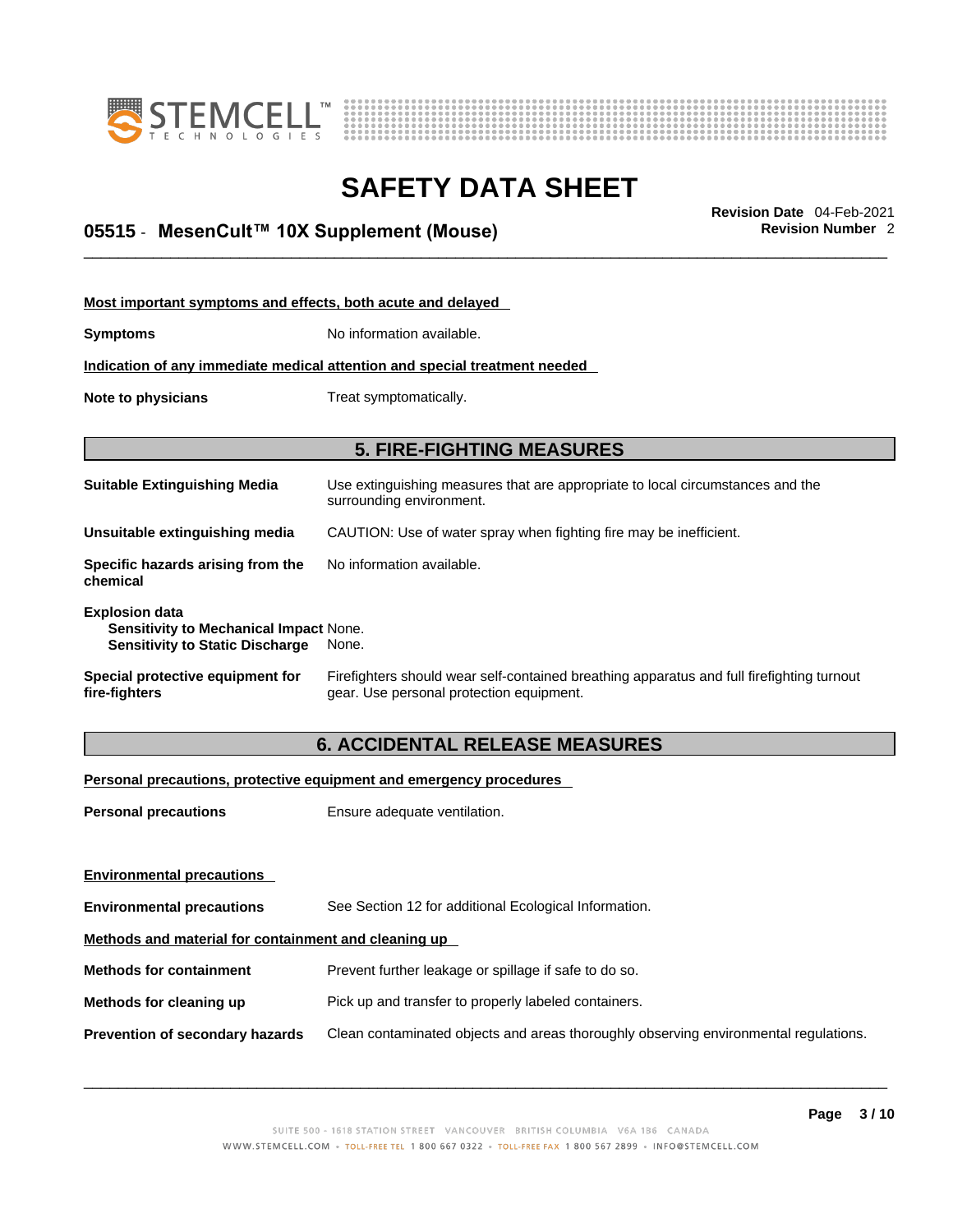



## \_\_\_\_\_\_\_\_\_\_\_\_\_\_\_\_\_\_\_\_\_\_\_\_\_\_\_\_\_\_\_\_\_\_\_\_\_\_\_\_\_\_\_\_\_\_\_\_\_\_\_\_\_\_\_\_\_\_\_\_\_\_\_\_\_\_\_\_\_\_\_\_\_\_\_\_\_\_\_\_\_\_\_\_\_\_\_\_\_\_\_\_\_ **Revision Date** 04-Feb-2021 **05515** - **MesenCult™ 10X Supplement (Mouse) Revision Number** 2

**7. HANDLING AND STORAGE Precautions for safe handling Advice on safe handling** Handle in accordance with good industrial hygiene and safety practice. **Conditions for safe storage, including any incompatibilities Storage Conditions** Store in accordance with information listed on the Product Information Sheet (PIS). **8. EXPOSURE CONTROLS/PERSONAL PROTECTION Control parameters Exposure Limits** This product, as supplied, does not contain any hazardous materials with occupational exposure limits established by the region specific regulatory bodies. **Appropriate engineering controls Engineering controls** Showers Eyewash stations Ventilation systems. **Individual protection measures, such as personal protective equipment Eye/face protection** No special protective equipment required. **Skin and body protection** No special protective equipment required. **Respiratory protection** No protective equipment is needed under normal use conditions. If exposure limits are exceeded or irritation is experienced, ventilation and evacuation may be required. **General hygiene considerations** Handle in accordance with good industrial hygiene and safety practice.

### **9. PHYSICAL AND CHEMICAL PROPERTIES**

**Information on basic physical and chemical properties Physical state** Liquid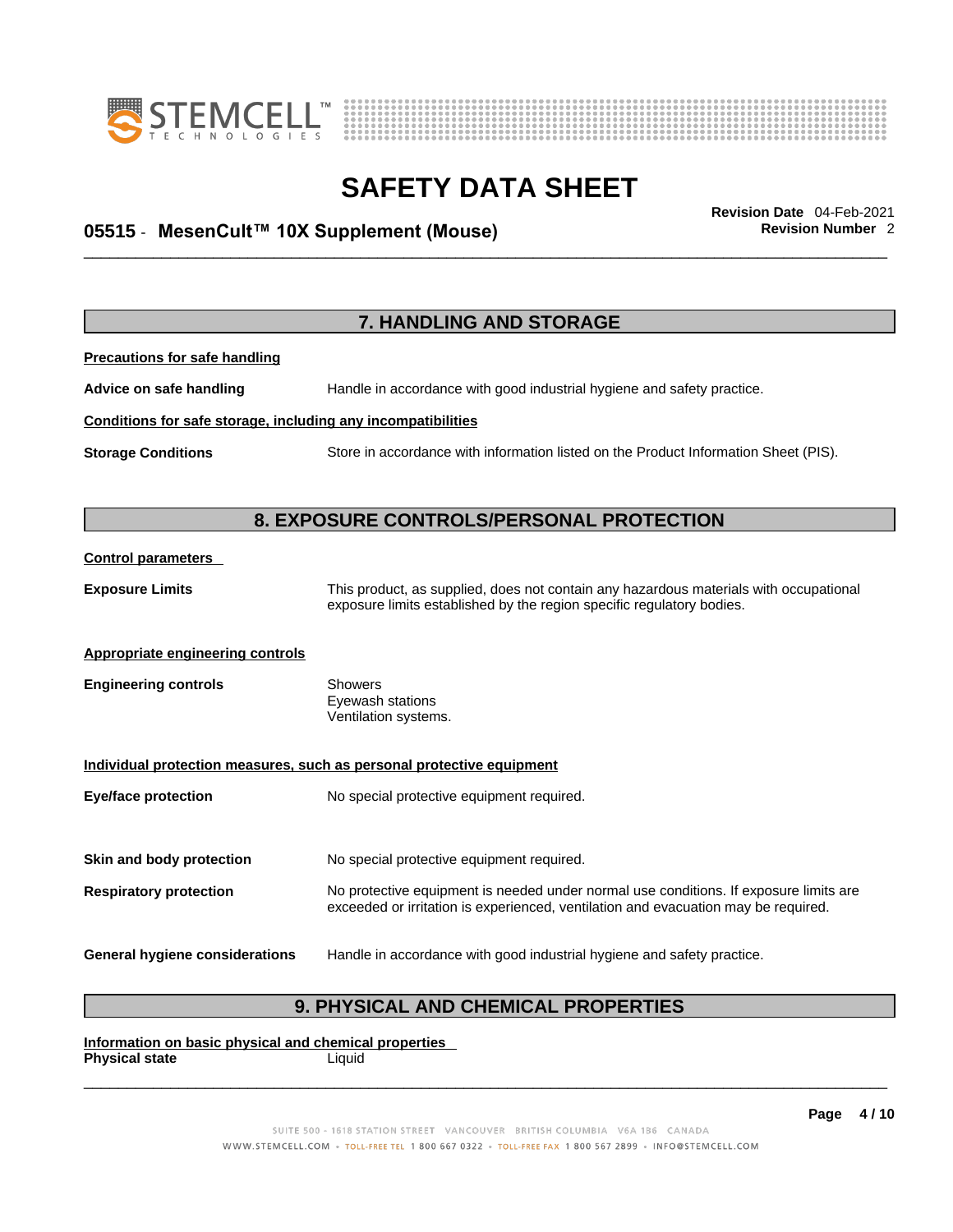



## \_\_\_\_\_\_\_\_\_\_\_\_\_\_\_\_\_\_\_\_\_\_\_\_\_\_\_\_\_\_\_\_\_\_\_\_\_\_\_\_\_\_\_\_\_\_\_\_\_\_\_\_\_\_\_\_\_\_\_\_\_\_\_\_\_\_\_\_\_\_\_\_\_\_\_\_\_\_\_\_\_\_\_\_\_\_\_\_\_\_\_\_\_ **Revision Date** 04-Feb-2021 **05515** - **MesenCult™ 10X Supplement (Mouse) Revision Number** 2

**Appearance** Clear Clear<br> **Color** amber

| <b>Property</b>                  | <b>Values</b>            | Remarks • Method |
|----------------------------------|--------------------------|------------------|
| рH                               | No data available        | None known       |
| Melting point / freezing point   | No data available        | None known       |
| Boiling point / boiling range    | No data available        | None known       |
| <b>Flash point</b>               | No data available        | None known       |
| <b>Evaporation rate</b>          | No data available        | None known       |
| Flammability (solid, gas)        | No data available        | None known       |
| <b>Flammability Limit in Air</b> |                          | None known       |
| <b>Upper flammability limit:</b> | No data available        |                  |
| Lower flammability limit:        | No data available        |                  |
| Vapor pressure                   | No data available        | None known       |
| Vapor density                    | No data available        | None known       |
| <b>Relative density</b>          | No data available        | None known       |
| <b>Water solubility</b>          | No data available        | None known       |
| Solubility in other solvents     | No data available        | None known       |
| <b>Partition coefficient</b>     | No data available        | None known       |
| <b>Autoignition temperature</b>  | No data available        | None known       |
| <b>Decomposition temperature</b> | No data available        | None known       |
| Kinematic viscosity              | No data available        | None known       |
| <b>Dynamic viscosity</b>         | No data available        | None known       |
| <b>Explosive properties</b>      | No information available |                  |
| <b>Oxidizing properties</b>      | No information available |                  |
| <b>Other Information</b>         |                          |                  |
| Softening point                  | No information available |                  |
| <b>Molecular weight</b>          | No information available |                  |
|                                  |                          |                  |

**Color** amber **Odor No information available**<br> **Odor threshold No information available No information available** 

**nation available** mation available **Molecular formula** No information available **VOC Content (%)** No information available **Liquid Density** No information available **Bulk density No information available** 

### **10. STABILITY AND REACTIVITY**

| <b>Reactivity</b>                                                       | No information available.                 |
|-------------------------------------------------------------------------|-------------------------------------------|
| <b>Chemical stability</b>                                               | Stable under normal conditions.           |
| <b>Possibility of hazardous reactions</b> None under normal processing. |                                           |
| <b>Conditions to avoid</b>                                              | None known based on information supplied. |
| Incompatible materials                                                  | None known based on information supplied. |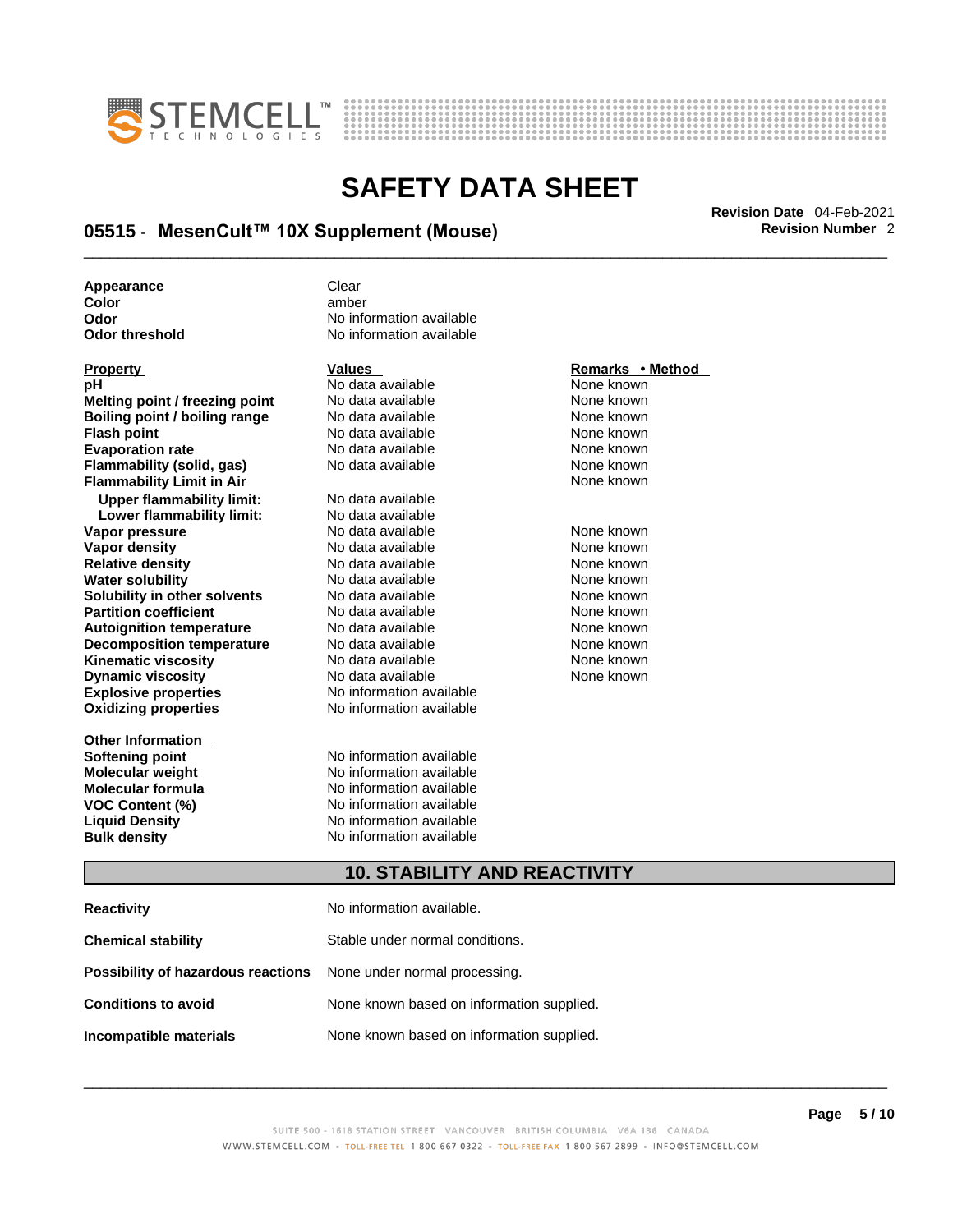



## \_\_\_\_\_\_\_\_\_\_\_\_\_\_\_\_\_\_\_\_\_\_\_\_\_\_\_\_\_\_\_\_\_\_\_\_\_\_\_\_\_\_\_\_\_\_\_\_\_\_\_\_\_\_\_\_\_\_\_\_\_\_\_\_\_\_\_\_\_\_\_\_\_\_\_\_\_\_\_\_\_\_\_\_\_\_\_\_\_\_\_\_\_ **Revision Date** 04-Feb-2021 **05515** - **MesenCult™ 10X Supplement (Mouse) Revision Number** 2

**Hazardous decomposition products** None known based on information supplied.

### **11. TOXICOLOGICAL INFORMATION**

**Information on likely routes of exposure**

**Product Information**

| <b>Inhalation</b>                                                            | Specific test data for the substance or mixture is not available. |  |
|------------------------------------------------------------------------------|-------------------------------------------------------------------|--|
| Eye contact                                                                  | Specific test data for the substance or mixture is not available. |  |
| <b>Skin contact</b>                                                          | Specific test data for the substance or mixture is not available. |  |
| Ingestion                                                                    | Specific test data for the substance or mixture is not available. |  |
| Symptoms related to the physical, chemical and toxicological characteristics |                                                                   |  |
| Symptoms                                                                     | No information available.                                         |  |
|                                                                              |                                                                   |  |

**Numerical measures of toxicity**

#### **Acute toxicity**

**Unknown acute toxicity** 99 % of the mixture consists of ingredient(s) of unknown toxicity 99 % of the mixture consists of ingredient(s) of unknown acute oral toxicity 99 % of the mixture consists of ingredient(s) of unknown acute dermal toxicity 99 % of the mixture consists of ingredient(s) of unknown acute inhalation toxicity (gas) 99 % of the mixture consists of ingredient(s) of unknown acute inhalation toxicity (vapor)

99 % of the mixture consists of ingredient(s) of unknown acute inhalation toxicity (dust/mist)

Product Information

#### **Delayed and immediate effects as well as chronic effects from short and long-term exposure**

| <b>Skin corrosion/irritation</b>                                | No information available. |
|-----------------------------------------------------------------|---------------------------|
| <b>Product Information</b>                                      |                           |
| Serious eye damage/eye irritation<br><b>Product Information</b> | No information available. |
| Respiratory or skin sensitization<br><b>Product Information</b> | No information available. |
| <b>Germ cell mutagenicity</b>                                   | No information available. |
|                                                                 |                           |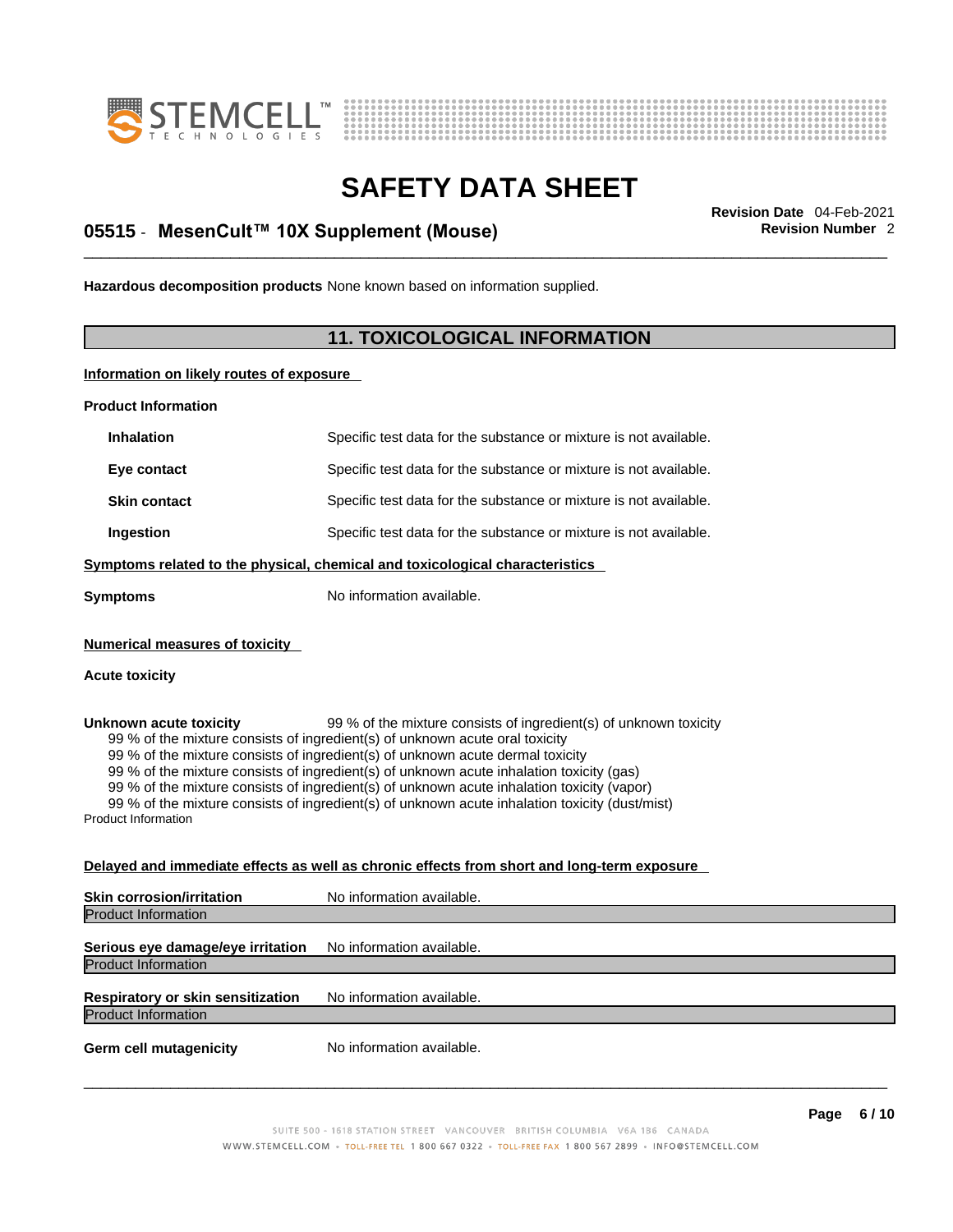



## \_\_\_\_\_\_\_\_\_\_\_\_\_\_\_\_\_\_\_\_\_\_\_\_\_\_\_\_\_\_\_\_\_\_\_\_\_\_\_\_\_\_\_\_\_\_\_\_\_\_\_\_\_\_\_\_\_\_\_\_\_\_\_\_\_\_\_\_\_\_\_\_\_\_\_\_\_\_\_\_\_\_\_\_\_\_\_\_\_\_\_\_\_ **Revision Date** 04-Feb-2021 **05515** - **MesenCult™ 10X Supplement (Mouse) Revision Number** 2

| Product Information                    |                                                                                                                    |
|----------------------------------------|--------------------------------------------------------------------------------------------------------------------|
| Carcinogenicity                        | No information available.                                                                                          |
| <b>Reproductive toxicity</b>           | No information available.                                                                                          |
|                                        | <b>Product Information</b>                                                                                         |
| <b>STOT - single exposure</b>          | No information available.                                                                                          |
|                                        | <b>Product Information</b>                                                                                         |
| <b>STOT - repeated exposure</b>        | No information available.                                                                                          |
|                                        | <b>Product Information</b>                                                                                         |
| <b>Aspiration hazard</b>               | No information available.                                                                                          |
|                                        | <b>12. ECOLOGICAL INFORMATION</b>                                                                                  |
| <b>Ecotoxicity</b>                     |                                                                                                                    |
|                                        | <b>Product Information</b>                                                                                         |
| <b>Persistence and degradability</b>   | No information available.                                                                                          |
| <b>Bioaccumulation</b>                 | There is no data for this product.                                                                                 |
| Other adverse effects                  | No information available.                                                                                          |
|                                        | <b>13. DISPOSAL CONSIDERATIONS</b>                                                                                 |
|                                        |                                                                                                                    |
| <b>Waste treatment methods</b>         |                                                                                                                    |
| Waste from residues/unused<br>products | Dispose of in accordance with local regulations. Dispose of waste in accordance with<br>environmental legislation. |
| <b>Contaminated packaging</b>          | Do not reuse empty containers.                                                                                     |
|                                        |                                                                                                                    |

### **14. TRANSPORT INFORMATION**

DOT Not regulated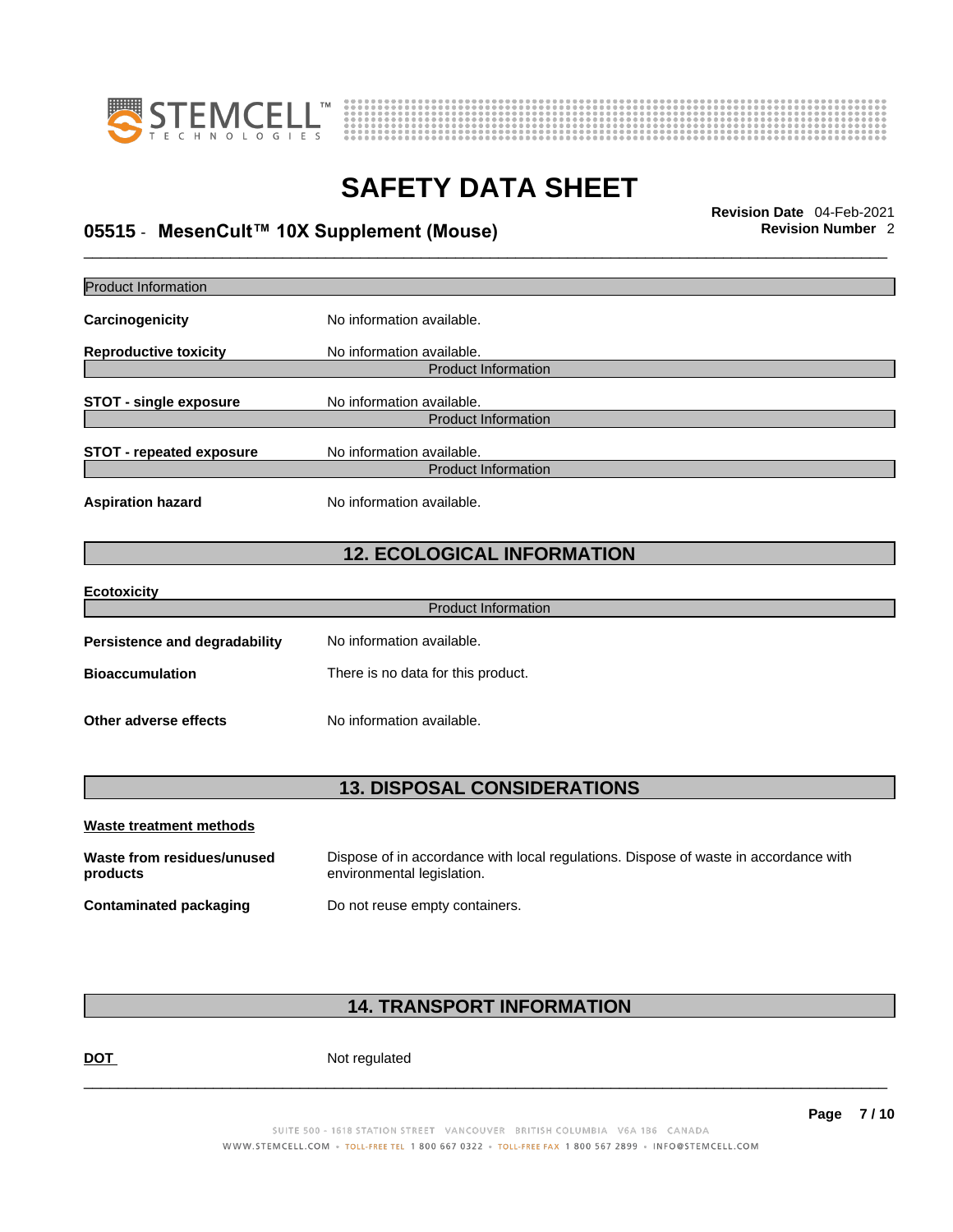



## \_\_\_\_\_\_\_\_\_\_\_\_\_\_\_\_\_\_\_\_\_\_\_\_\_\_\_\_\_\_\_\_\_\_\_\_\_\_\_\_\_\_\_\_\_\_\_\_\_\_\_\_\_\_\_\_\_\_\_\_\_\_\_\_\_\_\_\_\_\_\_\_\_\_\_\_\_\_\_\_\_\_\_\_\_\_\_\_\_\_\_\_\_ **Revision Date** 04-Feb-2021 **05515** - **MesenCult™ 10X Supplement (Mouse) Revision Number** 2

| <b>TDG</b>  | Not regulated |
|-------------|---------------|
| <b>MEX</b>  | Not regulated |
| ICAO (air)  | Not regulated |
| IATA        | Not regulated |
| <b>IMDG</b> | Not regulated |
| <b>RID</b>  | Not regulated |
| <b>ADR</b>  | Not regulated |
| <b>ADN</b>  | Not regulated |
|             |               |

#### **15. REGULATORY INFORMATION**

| <b>International Inventories</b> |                 |  |
|----------------------------------|-----------------|--|
| <b>TSCA</b>                      | Does not comply |  |
| <b>DSL/NDSL</b>                  | Does not comply |  |
| <b>EINECS/ELINCS</b>             | Does not comply |  |
| <b>ENCS</b>                      | Does not comply |  |
| <b>IECSC</b>                     | Does not comply |  |
| <b>KECL</b>                      | Does not comply |  |
| <b>PICCS</b>                     | Does not comply |  |
| <b>AICS</b>                      | Does not comply |  |
|                                  |                 |  |

 **Legend:** 

 **TSCA** - United States Toxic Substances Control Act Section 8(b) Inventory

 **DSL/NDSL** - Canadian Domestic Substances List/Non-Domestic Substances List

 **EINECS/ELINCS** - European Inventory of Existing Chemical Substances/European List of Notified Chemical Substances

 **ENCS** - Japan Existing and New Chemical Substances

 **IECSC** - China Inventory of Existing Chemical Substances

 **KECL** - Korean Existing and Evaluated Chemical Substances

 **PICCS** - Philippines Inventory of Chemicals and Chemical Substances

 **AICS** - Australian Inventory of Chemical Substances

#### **US Federal Regulations**

#### **SARA 313**

Section 313 of Title III of the Superfund Amendments and Reauthorization Act of 1986 (SARA). This product does not contain any chemicals which are subject to the reporting requirements of the Act and Title 40 of the Code of Federal Regulations, Part 372.

| No |  |
|----|--|
| No |  |
|    |  |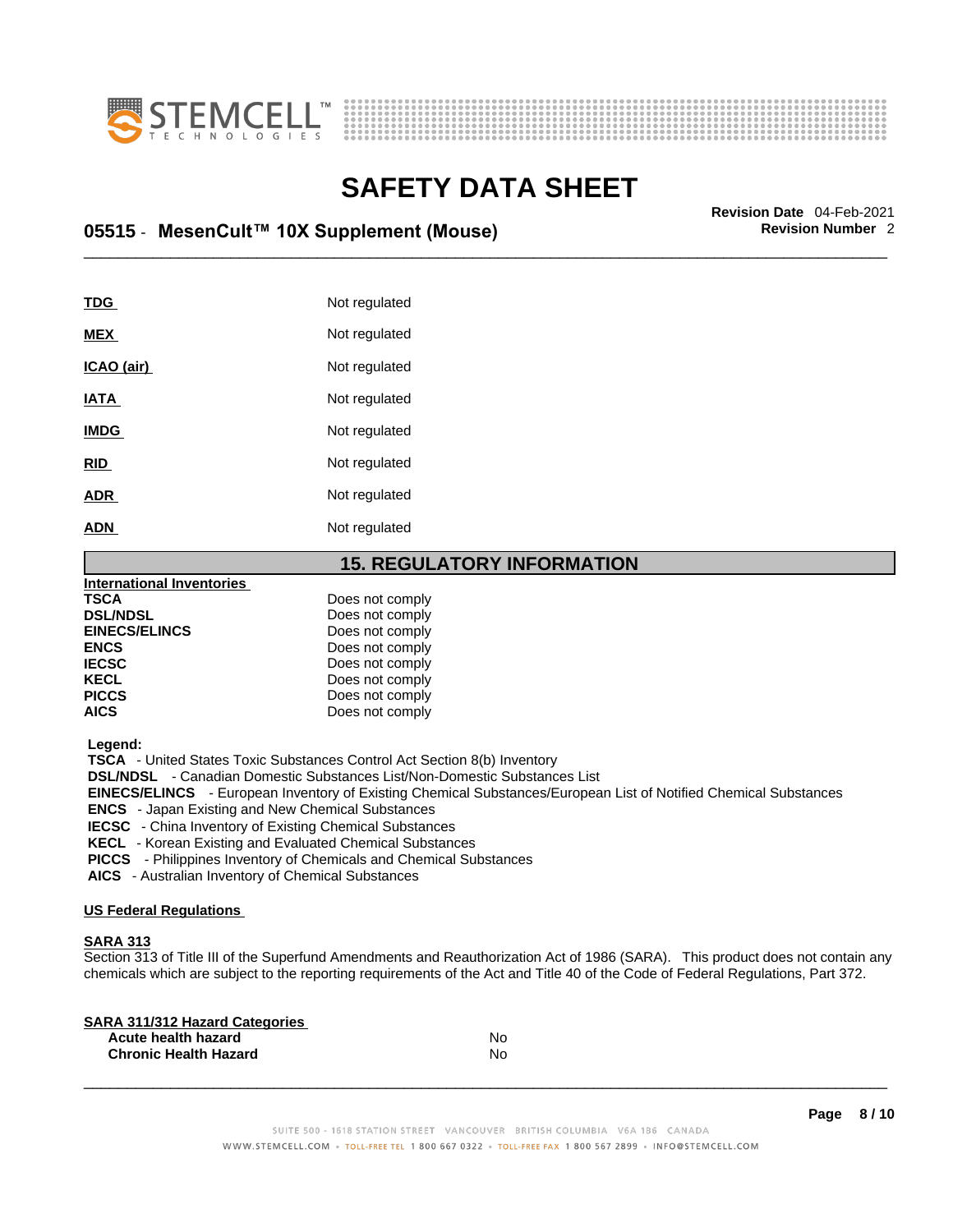



## \_\_\_\_\_\_\_\_\_\_\_\_\_\_\_\_\_\_\_\_\_\_\_\_\_\_\_\_\_\_\_\_\_\_\_\_\_\_\_\_\_\_\_\_\_\_\_\_\_\_\_\_\_\_\_\_\_\_\_\_\_\_\_\_\_\_\_\_\_\_\_\_\_\_\_\_\_\_\_\_\_\_\_\_\_\_\_\_\_\_\_\_\_ **Revision Date** 04-Feb-2021 **05515** - **MesenCult™ 10X Supplement (Mouse) Revision Number** 2

| Fire hazard                       | No  |
|-----------------------------------|-----|
| Sudden release of pressure hazard | No  |
| <b>Reactive Hazard</b>            | No. |

#### **CWA** (Clean Water Act)

This product does not contain any substances regulated as pollutants pursuant to the Clean Water Act (40 CFR 122.21 and 40 CFR 122.42).

#### **CERCLA**

This material, as supplied, does not contain any substances regulated as hazardous substances under the Comprehensive Environmental Response Compensation and Liability Act (CERCLA) (40 CFR 302) or the Superfund Amendments and Reauthorization Act (SARA) (40 CFR 355). There may be specific reporting requirements at the local, regional, or state level pertaining to releases of this material.

#### **US State Regulations**

#### **California Proposition 65**

This product does not contain any Proposition 65 chemicals.

#### **U.S. State Right-to-Know Regulations**

#### **US State Regulations**

| Chemical name                      | New Jersey | <b>Massachusetts</b> | Pennsylvania |
|------------------------------------|------------|----------------------|--------------|
| Water<br>7732-18-5                 | -          |                      |              |
| 2-Mercaptoethanol<br>$60 - 24 - 2$ |            |                      |              |

#### **U.S. EPA Label Information**

**EPA Pesticide Registration Number** Not applicable

### **16. OTHER INFORMATION, INCLUDING DATE OF PREPARATION OF THE LAST REVISION**

**Prepared By, State Control. STEMCELL Technologies Canada Inc.** Canada Inc.

**Revision Date** 04-Feb-2021

**Disclaimer**

**Revision Note** Noinformation available.

The information provided in this Safety Data Sheet is correct to the best of our knowledge, information and belief at the date of its publication. The information given is designed only as a guidance for safe handling, use, processing, storage,